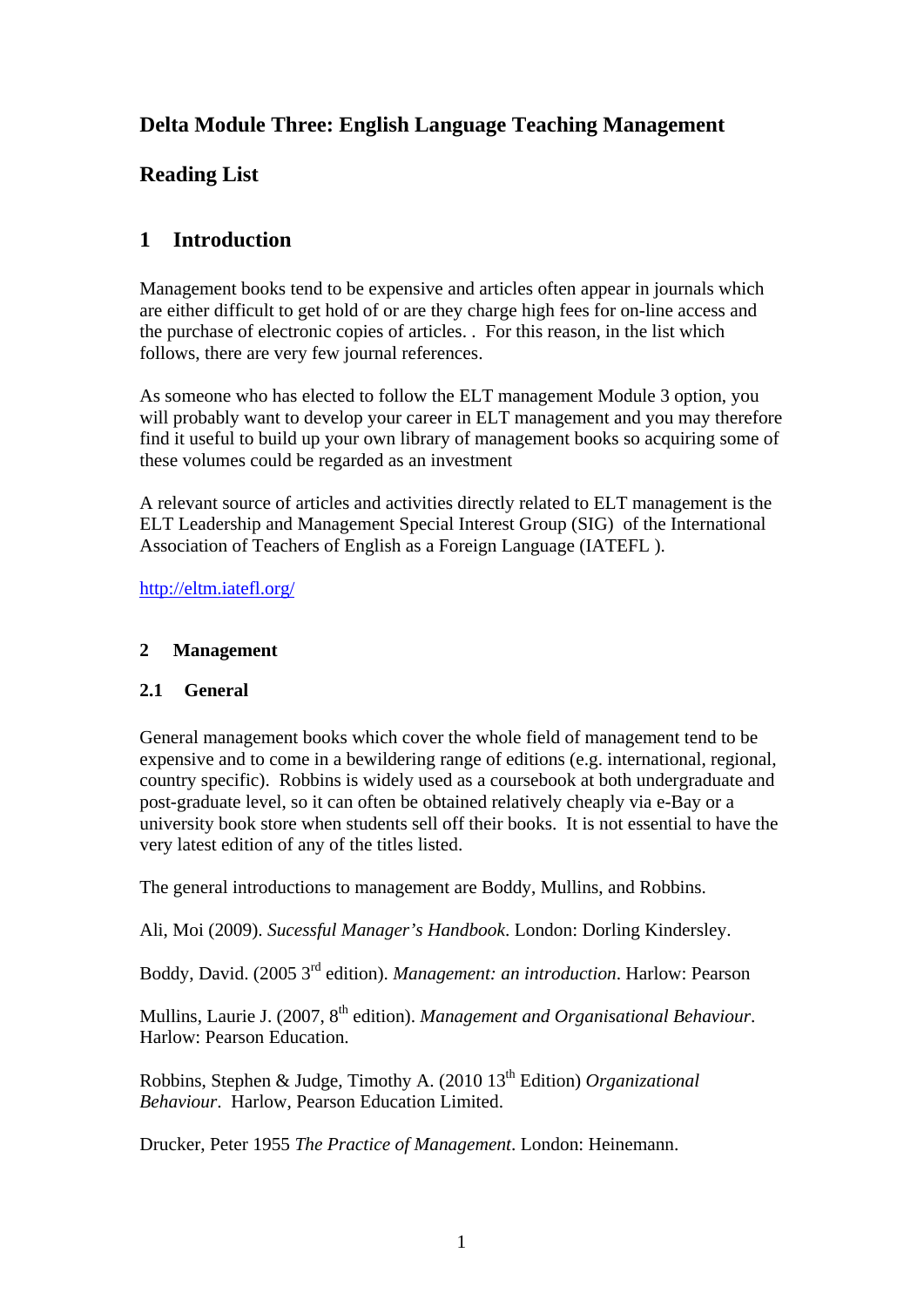Hopper, K, & Hopper, W. (2009). *The Puritan Gift*. London: I.B.Tauris

*Essential Managers Series* published by Dorling Kindersley. Accessible introductions to such areas as managing people, delegating, coaching, communicating, change, teams and projects.

<http://www.dorlingkindersley-uk.co.uk/>

*Creating Success Series* published by Kogan Page. More substantial than the Dorling Kindersley series, but equally accessible. Covers areas like managing people. recruiting, marketing, PR, customer care, finance, communication and motivation.

# **2.2 ELT specific**

White & Hockley et al (2008) and Christison & Murray together provide a complementary coverage of management in ELT, while Everard, Morris & Wilson and Law & Glover focus on educational management.

Christison, Mary Ann & Murray, Denise E (eds) (2009) *Leadership in English Language Education*. New York & London: Routledge.

White, R., Hockley, A., van der Horst Jansen, J., & Laughner, M. (2008). *From Teacher to Manager: Managing language teaching organization*s. Cambridge: Cambridge University Press.

## **2.3 Educational management**

Bell, T., & L. Bell. (eds.) (2002). *Educational Management: Principles and Practice.* London: Paul Chapman.

Bennett, N., M. Crawford & M. Cartwright*.*(Eds.) (2003). *Effective Educational Leadership*. London: Paul Chapman

Everard, K.B., Morris, G. & Wilson, I. (2004, 4th edition). *Effective School Management.* London: Paul Chapman Publishing.

Handy, C., & J. Aiken. (1990) *Understanding Schools as Organisatons*. Oxford: Oxford University Press.

Law, S. & D. Glover. (2000). *Educational Leadership and Learning*. Buckingham: Open University Press.

MacBeath, J. & P. Mortimer. (Eds.) (2001). *Improving School Effectiveness*. Buckingham: Open University Press.

Preedy, M., R. Glatter & C. Wise. (Eds.) (2003). *Strategic Leadership and Educational Improvement*. London: Paul Chapman.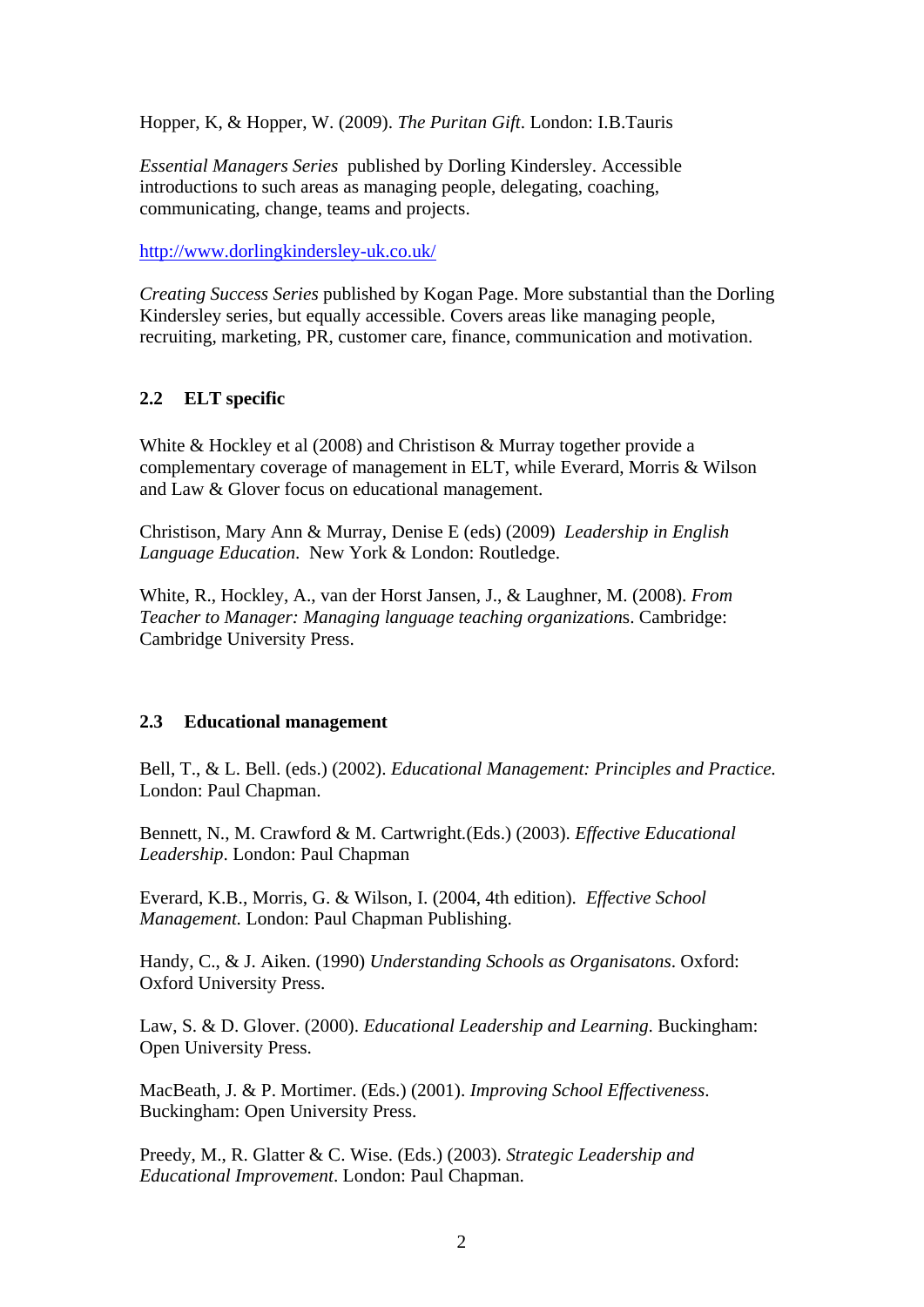#### **3 Change Management**

There is an extensive range of publications on change in a wide range of contexts. Alan Waters review in *Language Teaching* is a good place to start.

Fullan. M. (2001 3rd edition). *The New Meaning of Educational Change*. London: RoutledgeFarmer.

Kennedy, C. 1988 Evaluation of the management of change in ELT Projects*. Applied Linguistics*, 9/4, 329-342.

Kennedy, J., & C. Kennedy. 1998. Levels, linkages, and networks in cross-cultural innovation. *System*, 26:455-469.

Kennedy, C., P.Doyle & C. Goh (eds.) (1999) *Exploring Change in English Language Teaching .* Oxford: Macmillan.

Kotter, J. 1996. *Leading Change*. Boston, Harvard Business School Press.

Markee, Numa 1993 *The diffusion of innovation in language teaching* in William Grabe (ed.) 1993. *Annual Review of Applied Linguistics*, Vol. 13. Cambridge: Cambridge University Press.

Murray, D.E. (ed.) (2008). *Planning Change, Changing Polans: Innovations in second language teaching.* Ann Arbor, MI: University of Michigan Press.

Oraffi, S.M.S., & S. Borg. 2009. Intentions and realities in implementing communicative curriculum reform. *System*, Volume 37/2: 243-253.

Rogers, E. M. (2003 5<sup>th</sup> edition) *The Diffusion of Innovations*. New York: Free Press.

Stoller, F. L 1997. 'The catalyst for change and innovation'. In: Christison & Stoller (eds) 1997. *A Handbook for Language Program Administrators.* Burlingame, CA, Alta Book Centre. pp. 33-48.

Waters, A. (2009) Managing innovation in English language education in *Language Teaching*, 42:4, pp 421-458.

Waters, A. & M.L.C.Vilches (2001). Implementing ELT innovations: A needs analysis framework. *ELT Journal*, 55.2, 133-141.

Watson Todd, R. (2005). Cointinuing change after the innovation. *System* 34.1, 1-14.

Weddell, M. (2009). *Planning for Educational Change – putting people and their contexts first*. London: Continuum.

Also see the Open University Openlearn site:

The Concept of Innovation <http://openlearn.open.ac.uk/course/view.php?id=2898>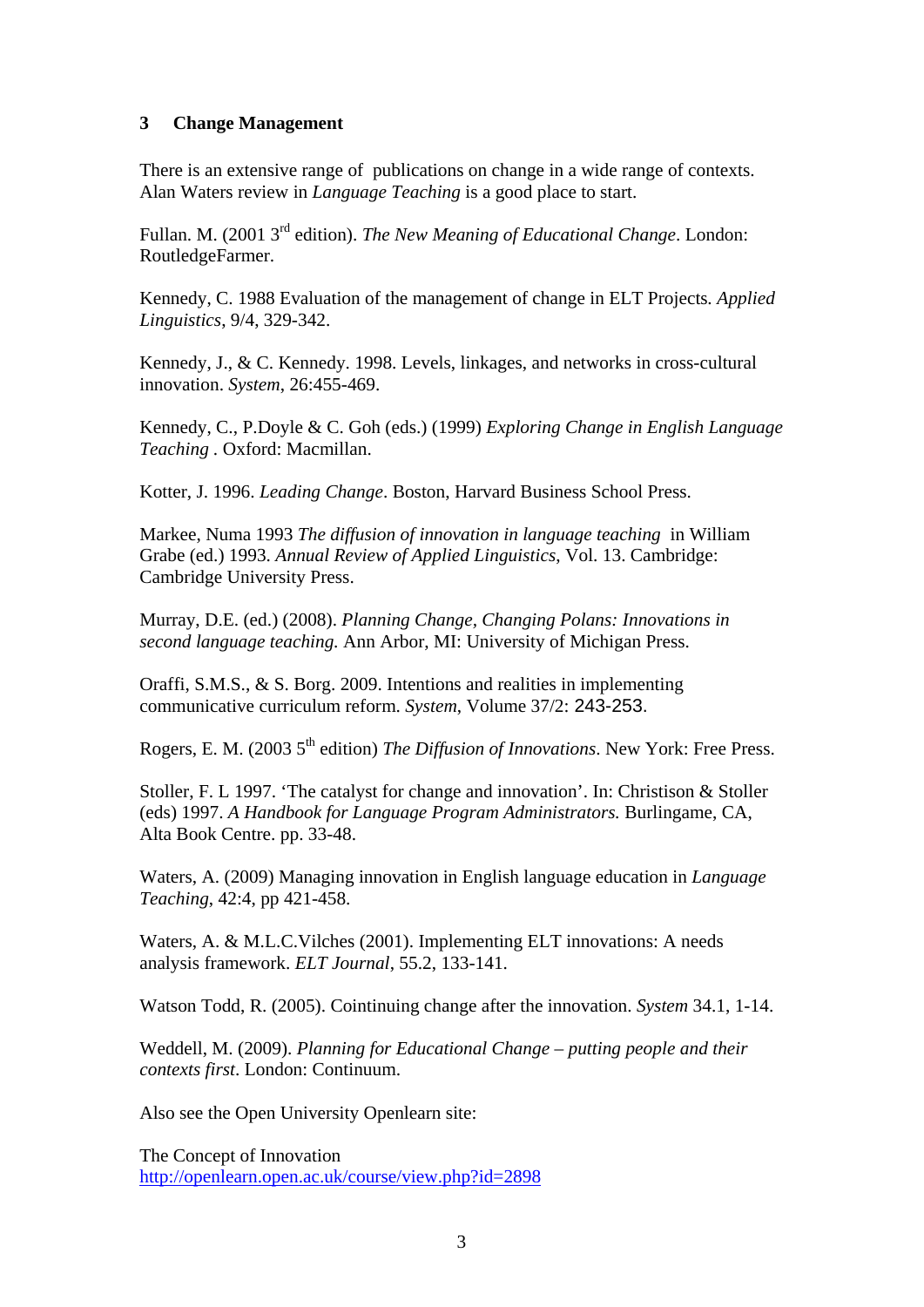### **4 Project management**

Heyworth, F. A. 2002. *Guide to Project Management*. Graz, Austria, Council of Europe Publishing.

Roberts, P.(2011). *Effective Project Manage*. London: Kogan Page.

Rowe, Sandara (2006) *Project Management for Small Projects*. London: Kogan Page.

Young, Trevor L. (2010). *Successful Project Management.* London: Kogan Page.

<http://www.education.gov.uk/aboutdfe/policiesandprocedures/ppm>

Also see the Open University *Openlearn* site:

Project Management <http://openlearn.open.ac.uk/course/view.php?id=3784>

Planning a project <http://openlearn.open.ac.uk/course/view.php?id=3358>

Managing projects through people <http://openlearn.open.ac.uk/course/view.php?id=3549>

#### **5 Academic management**

#### **5.1 Curriculum & materials**

Graves, Kathleen. (2000). *Designing Language Courses: a guide for teachers.*  Boston, MA: Heinle & Heinle.

Richards, J.C. (2001). *Curriculum Development in Language Teaching.* Cambridge: Cambridge University Press.

Richards, J.C. & W. A. Renandya (eds.) *Methodology in language teaching: an anthology of current practice*. Cambridge : Cambridge University Press.

Tomlinson, B. (ed.) (1998) *Materials Development in Language Teaching.* Cambridge : Cambridge University Press.

## **5.1.1 Quality Assurance**

Irwin, Richard D. Inc. (1990). *Total Quality: A Manager's Guide for the 1990s.*  London: Kogan Page.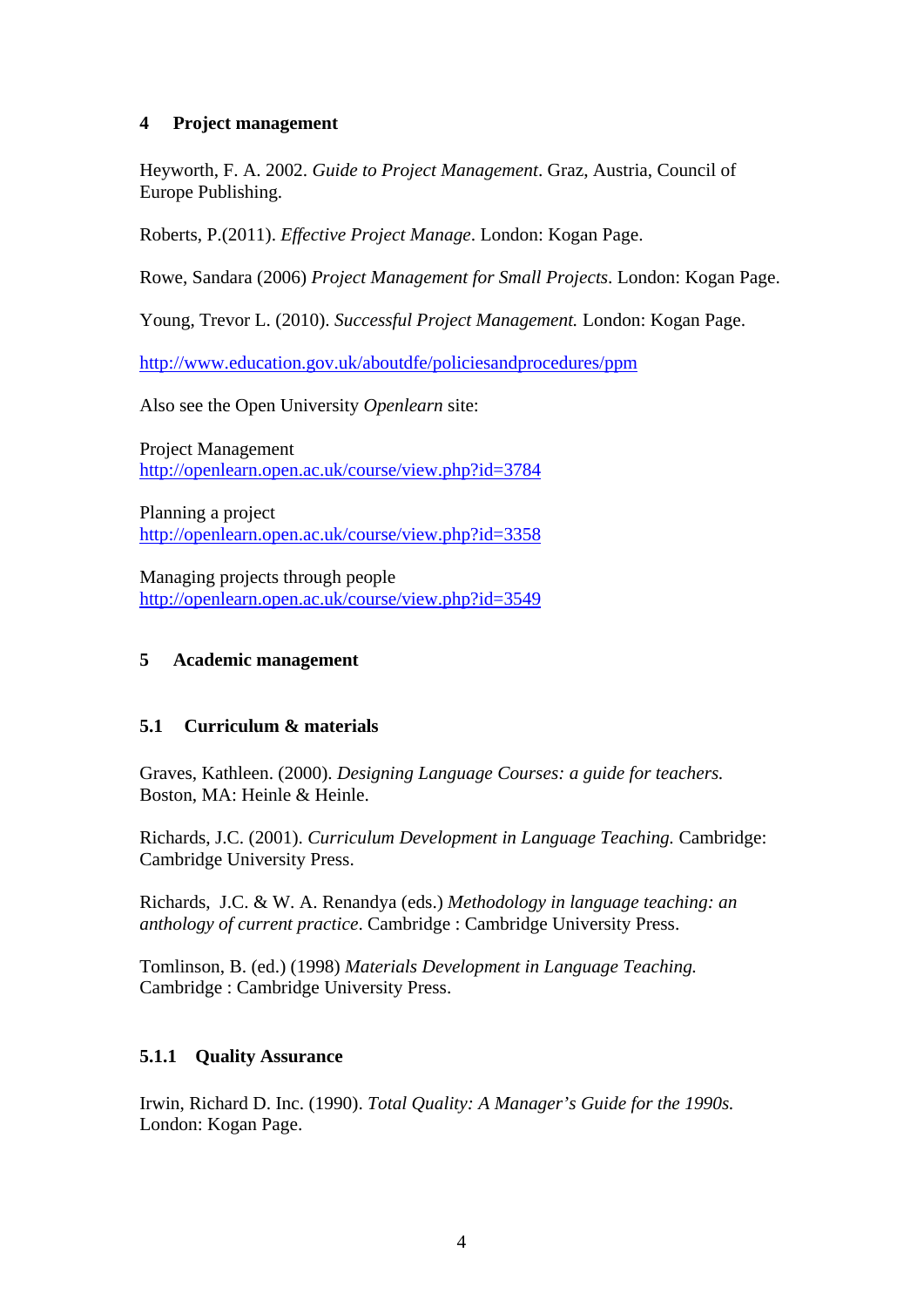Mauch, Peter. (2009). *Service Quality Management: Theory & Application*. E-book available at http://www.lulu.com/uk/publish/index.php?cid=en\_tab\_publish

Murgatroyd, S., & C. Morgan (1993). *Total Quality Management and the School*. Open University Press.

## **5.2 Staff development**

Edge, J. (Ed.) (2002) *Continuing Professional Development – Some of Our Perspectives*. Canterbury: IATEFL .

Foord, Duncan. (2009). *The Developing Teacher: Practical activities for professional development*. Peaslake: Delta

James, Peter ( 2001) *Teachers in Action*. Cambridge : Cambridge University Press

Randall, Mick, with Thornton, Barbara (2001)*. Advising and Supporting Teachers.*  Cambridge : Cambridge University Press.

Richards. Jack C & T.S.C. Farrell (2005) *Professional Development for Language Teachers: Strategies for Teacher Learning*. Cambridge : Cambridge University Press.

# **5.3 Coaching**

Forsyth, Clive. (2008). *Improving Your Coaching and Training Skills*. London: Kogan Page.

Megginson, David & David Clutterbuck. (2005). Techniques for Coaching and Mentoring. Burlington, MA: Elsevier Butterworth-Heinemann.

Parsloe, E and Wray, M. (2000) *Coaching and Mentoring*. London: Kogan Page.

Renton, Jane. (2009). *Coaching and Mentoring: What They Are and How to Make the Most of Them*. London: the Economist & Profile Books Limited .

Rogers, Jenny. (2008 2nd edition ) *Coaching Skills: a Handbook*. Buckingham: Open University Press.

Smart, J.K. (2003) *Real Coaching and Feedback: How to help people improve their performance*. Harlow: Pearson Education.

Wilson, Judith & Michelle Gislason. (2009). *Coaching Skills for Nonprofit Managers and Leaders*: *Developing people to achieve your mission*. London: John Wiley.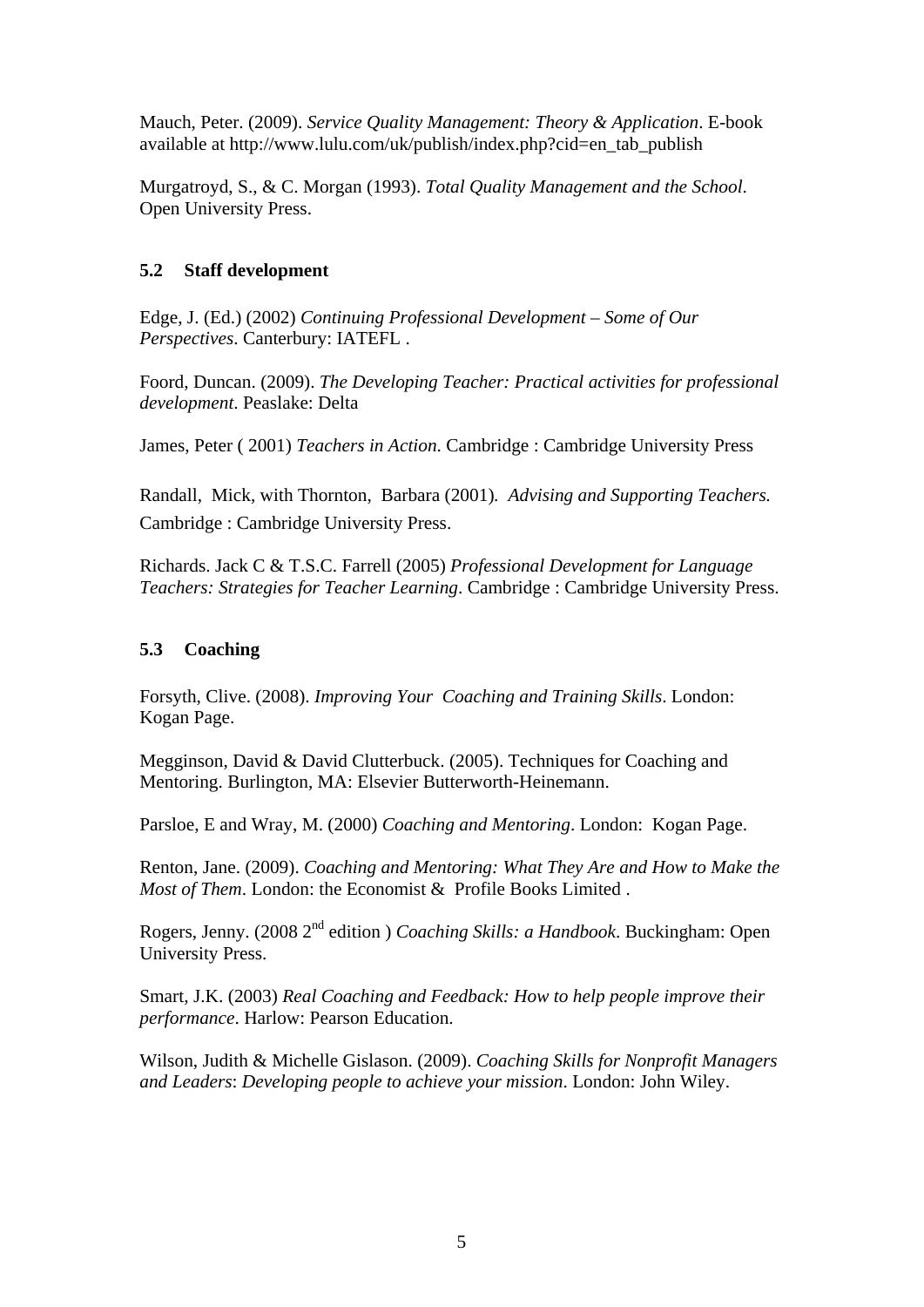# **5.4 Mentoring**

Clutterburk, David. (2004 4<sup>th</sup> edition). *Everyone Needs a Mentor: Fostering talen in your organisation*. London: Chartered Institute of Personnel and Development.

Clutterbuck, D. (2002). *Mentoring and diversity: An international perspective*. Oxford: Butterworth Heinemann.

Fletcher, S. (2000). *Mentoring in Schools: A Handbook of Good Practice*. London: Routledge Falmer.

Malderez, Angi & Caroline Bodóczky (1999) *Mentor Courses*. Cambridge: Cambridge University Press.

Malderez, Angi and Martin Wedell (2007). *Teaching Teachers: Processes and Practices*. Cambridge : Cambridge University Press.

Tomlinson, P. (1998). *Understanding Mentoring: Reflective strategies for school-based preparation*. Buckingham: Open University Press

## **5.5 Performance Review**

Fletcher, C. (2007, 4<sup>th</sup> edition). *Appraisal, Feedback and Development Making Performance Review Work*. London: Routledge.

Hunt, N. (2010). *Setting Up and Running Effective Staff Appraisals and Feedback Review Meetings*. Oxford: How To Books.

# **6 HRM**

Armstrong, Michael. (2010). *How to Manage People.* London: Kogan Page.

Beardwell, J., J. Gold, J. Beardwell, R. Holden, P. Iles & J. Steward. (2009). *Human Resource Management* . London: Pitman.

## **7 Marketing**

As with general management books, the publications covering the field of marketing tend to be expensive and to come in different editions (e.g. European, International, etc. ). As with general management books, it is not essential to have the very latest edition.

Jobber, D. (2004 6<sup>th</sup> edition) *Principles and Practices of Marketing*. London, McGraw-Hill.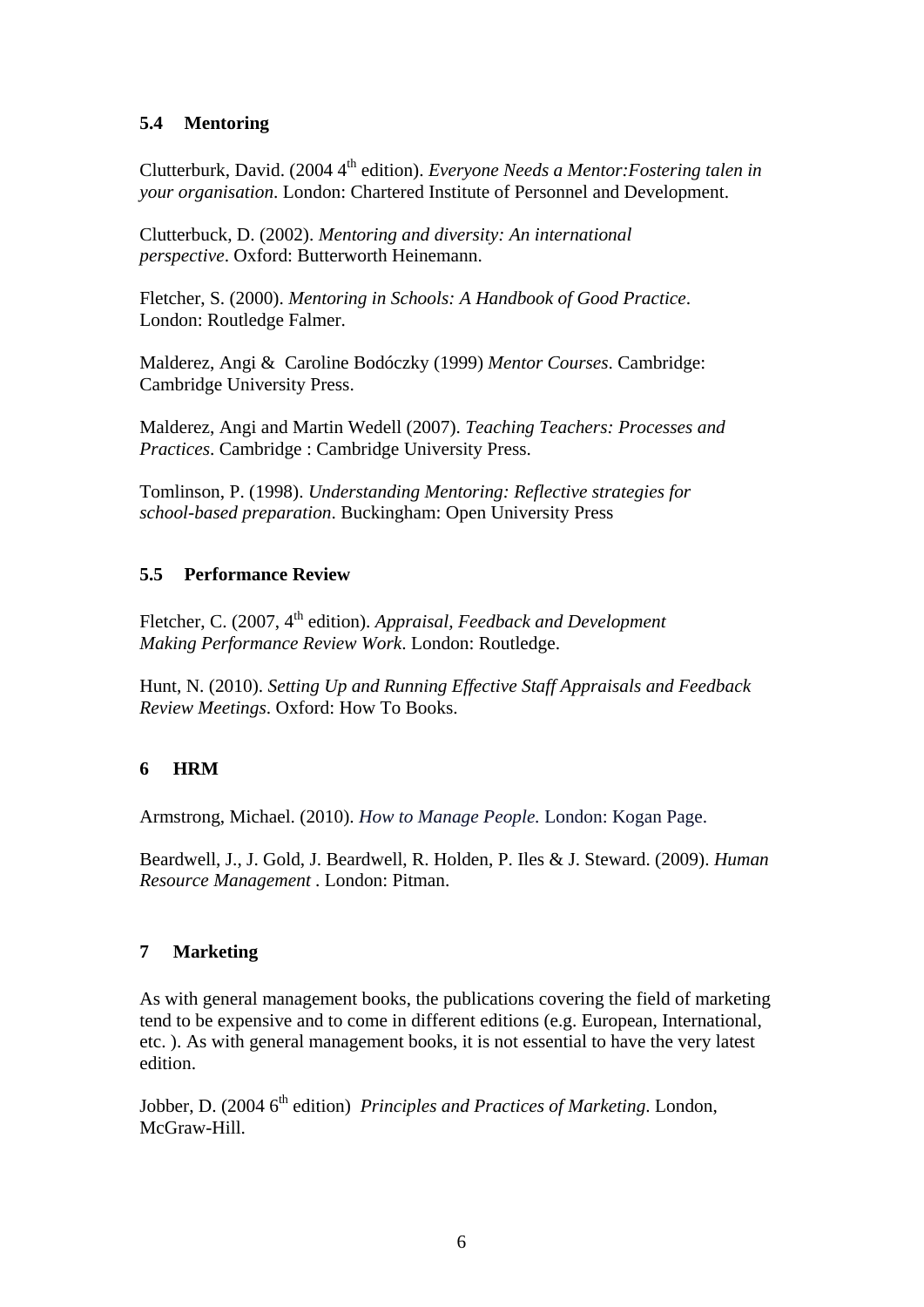Kotler, Philip, Gary Armstrong, John Saunders &Veronica Wong (2008) *Principles of Marketing*. London: Pearson/Prentice Hall.

McDonald. H. H. B. 1989 2<sup>nd</sup> edition. *Marketing Plans: How to prepare them, how to use them.* London: Heinemann Professional Publications.

Westwood, John. (2010). *How to Write a Marketing Plan*. London: Kogan Page.

### **8 Customer Services**

Walker has almost single handedly carried out a lot of research into Customer Service Management in ELT and this work has been covered extensively in a very expensive volume, Walker (2010).

Cristobal, E. & Llurda, E. 2006. 'Learners' preferences regarding types of language school: An exploratory market research'. *System*. 34, pp. 135–148.

Lucas, Robert W. ( ). *Customer Service Skills for Success*. McGraw Hill.

Walker, J. (1997). Blueprinting the EFL service provision. *ELT management,* 24 July 1997, pp. 18-22.

Walker, J. 2001. 'Client views of TESOL: expectations and perceptions'. *The International Journal of Educational Management*. 15/4, pp.187–196.

Walker, J. 2003. 'Client satisfaction with English language centre service: insights from a New Zealand national survey'. *The International Journal of Educational Management*. 17/7. pp. 294–302.

Walker, J. (2010). *Service, Satisfaction and Climate: Perspectives on management in English Language Teaching* . Bingley: Emerald.

Wellington, Pat. (2010). *Effective Customer Care.* London: Kogan Page.

#### **9 Web sites**

The internet provides access to a huge range of resources, and the list which follows provides a selection of sites which have been found to be useful. Some are commercial sites, but even they will carry useful information.

Also very useful are *Google* and *Google Books*, as well as *Wikipedia*, which provides introductions and leads to sources on management topics.

The list which follows is organized alphabetically by the name of each site.

*Bnet.co.UK*, the 'go to place for management', requires free registration, and maintains a business library of on-line articles and advice:

<http://bnet.co.uk/>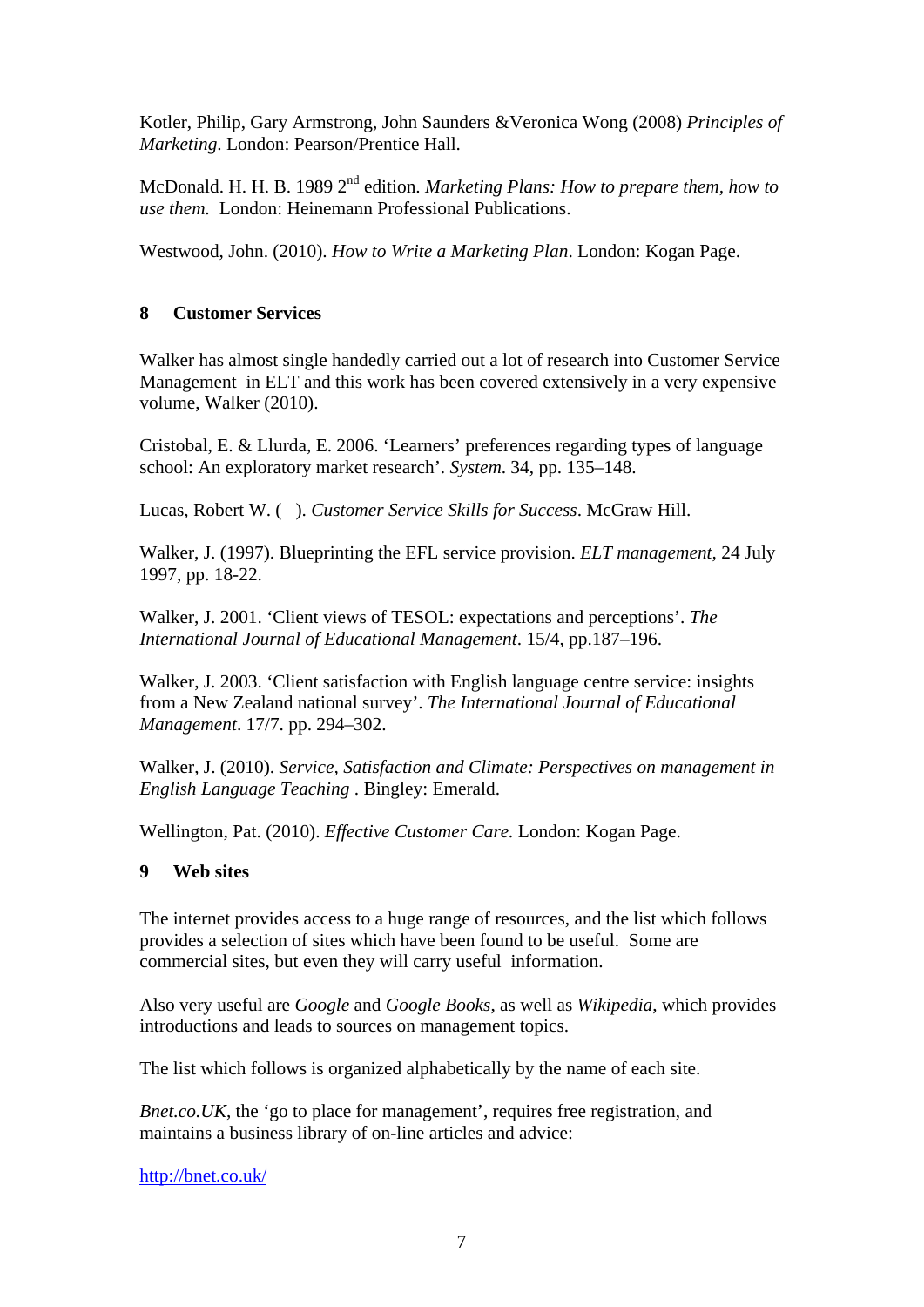The Bnet library of papers covering a wide range of management topics is at:

<http://jobfunctions.bnet.com/?tag=hdr-library>

*Big Dog and Little Dog's Bowl of Biscuit*. This amusingly named site is run by Donald Clark, a management trainer, and is a useful source of material.

[http://www.nwlink.com/~Donclark/contents.html](http://www.nwlink.com/%7EDonclark/contents.html)

*Businessdictionary* provides useful, short definitions of key terms:

<http://www.businessdictionary.com/definition/management-accounting.html>

*Businesballs.com*, is 'a free ethical learning and development resource for people and organizations, run by Alan Chapman, in Leicester, England'. It covers a very wide range of business and management topics.

<http://www.businessballs.com/businessballs-index.htm>

*BusinessLink* is a UK government supported web site covering a very wide range of business topics of relevance to LTO management, including good sections devoted to financial and management accounting. *[http://www.businesslink.gov.uk](http://www.businesslink.gov.uk/)*

The *Center for Business Planning* specializes in business plans, and provides samples, guidelines and web resources:

<http://www.businessplans.org/index.asp>

*The Encyclopaedia of informal education (Infed)* , was established in 1995 as an open and NFP site. While not focusing on management as such, it contains good articles on key figures (e.g. Lewin, Kollb, Schon) and concepts (e.g. double-loop learning, the learning organization, leadeership) which have influenced management thinking and practice.

*<http://www.infed.org/>*

*Free Management Library* is 'a complete integrated library for non profits and for profits' and it provides an extensive selection of articles and guidelines to specific aspects of management:

<http://www.managementhelp.org/>

*Google Books* carries a huge range of titles, and although many are available only on restricted access, it can be useful resource for checking titles and judging whether a given title is likely to be worth reading: